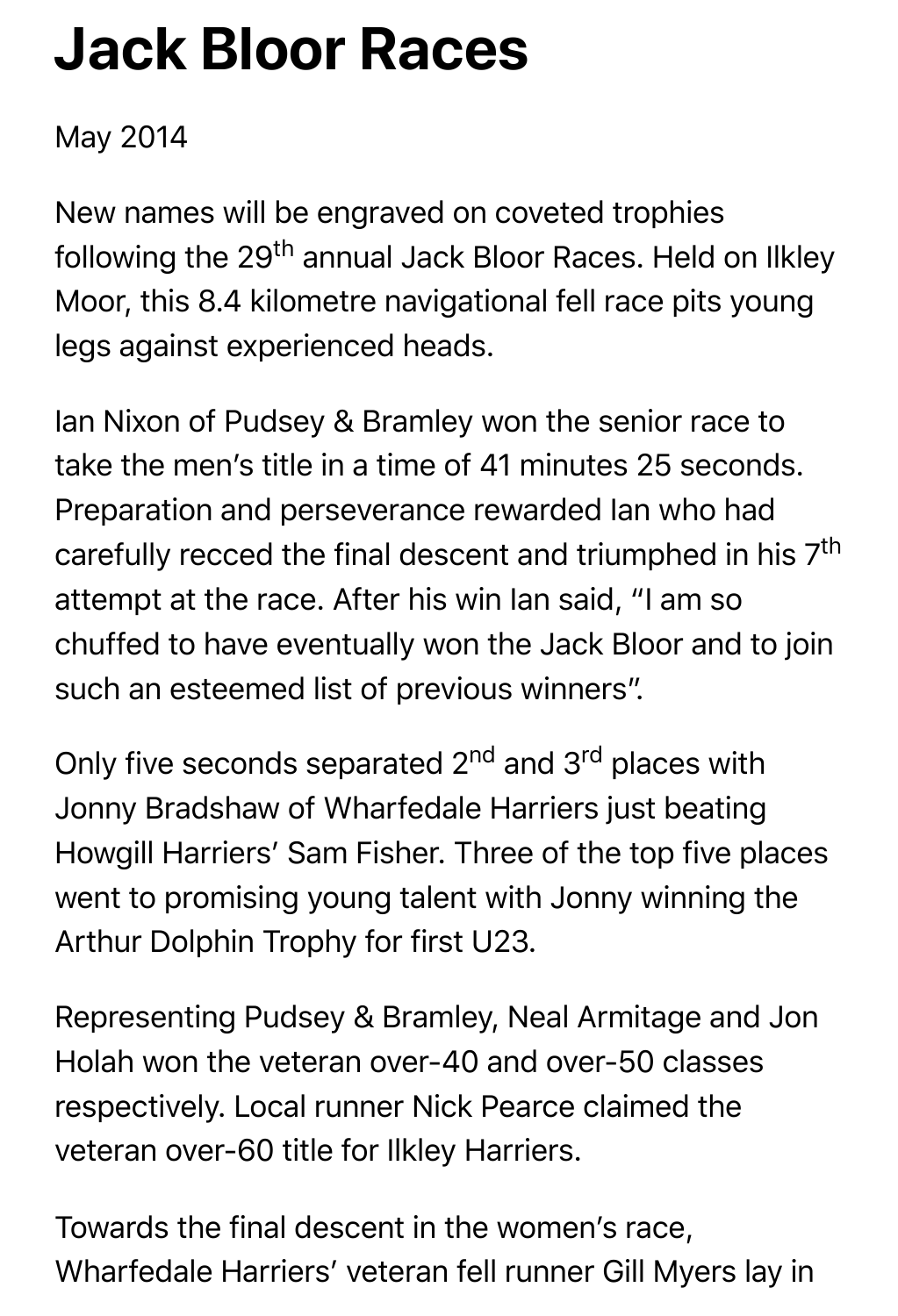third place. As the leading ladies deviated from the optimum route, Gill's experience resisted the temptation to follow. Staying on her trusted course, Gill was ecstatic to take not just the veteran over-50 title but to win the women's race outright.

Leeds University student Lucy Crookes took second place and, for the third consecutive year, won the Pat Bloor Trophy for first woman U23. Running for Skyrac Rebecca Cesar De Sa came third, just 21 seconds behind Lucy. Carol Morgan of Nidd Valley won the Mike Rose Bowl for the first veteran women over-40 whilst local Ilkley Harrier Rachel Gooch took the lady's over-60 veteran title.

Although the organisers got drenched preparing for the race, all the runners enjoyed the moors in splendid evening sunshine with dramatic cloudscapes. Throughout the rest of the field individual runners battled with rivals or simply enjoyed the challenge and atmosphere of the race. All were rewarded with a bottle of fine Dinner Ale thanks to the generous support of our senior race sponsor, the Ilkley Brewery Company.

With three runners to count Ilkley Harriers won the women's team competition followed by Wharfedale then Bingley Harriers. Pudsey & Bramley took first place in the men's team competition leading Wharfedale Harriers then Abbey Runners.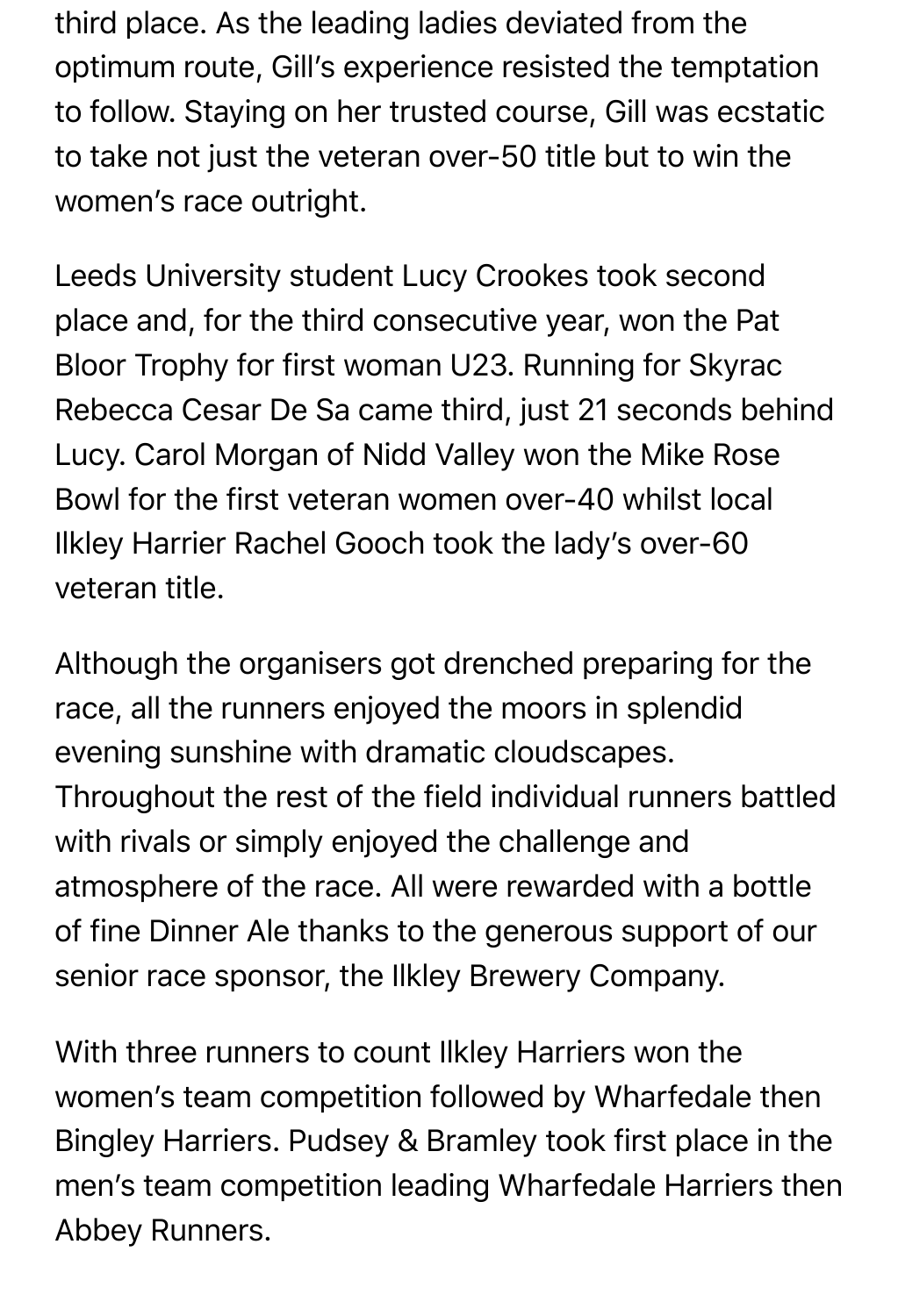supporter of both the Jack Bloor Memorial Fund and Races, presented the senior race trophies to the winners.

These races commemorate Jack Bloor an accomplished outdoor sportsman who did so much to encourage young people to engage in sport. All monies raised through race entries, the cake stall and individual donations help support young people to develop physical and technical skills in any recognised outdoor sport.

During the last year the Fund made twelve grants. Activities included preparing for the World Mountain Running Championships, gaining a single-pitch climbing award and an expedition to climb Mount Elbrus in the Western Caucasus. Applications are welcome at any time and further details can be found at www.jackbloor.co.uk

Earlier in the evening, over a hundr[ed children tackled](http://www.jackbloor.co.uk/) junior courses of half a mile, one mile or 1.5 miles in one of five age-based classes (U8, U10, U12, U14, U16). Many were there simply to enjoy the occasion with several trying their first fell race. Others were out to improve positions in leagues or compete in club championships.

Henry Cesar De Sa won the U8 race in just 4 minutes 25 seconds whilst Hattie Bishop took the girls' U8 title 17 seconds later. First girl in the U10 race was Anna Black and Lewis Carr of Ilkley Harriers took the boys' U10 title by 3 seconds!